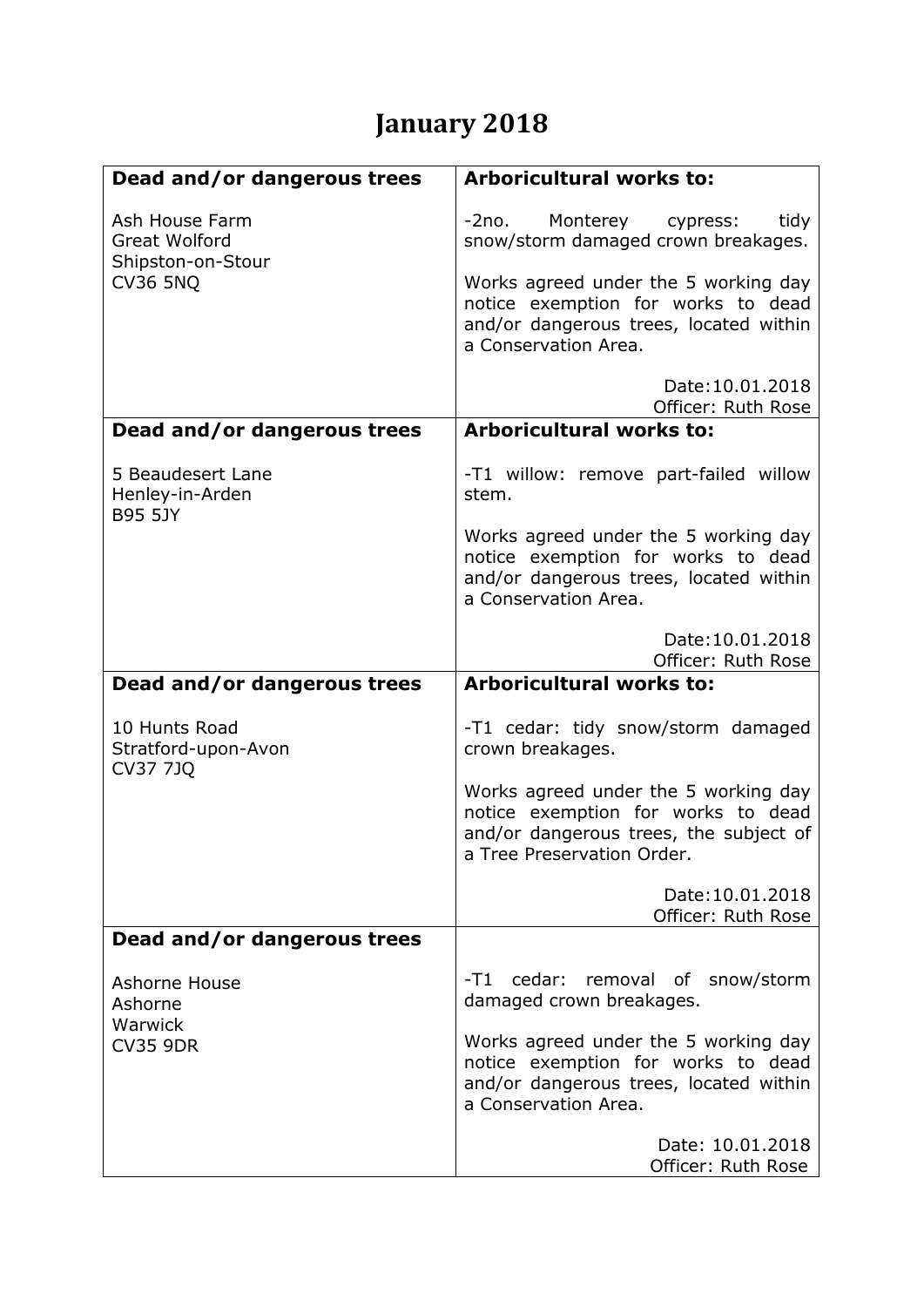| <b>Tree Preservation Order</b>                            |                                                                                                                                                    |
|-----------------------------------------------------------|----------------------------------------------------------------------------------------------------------------------------------------------------|
| Land at The Elms, 14 High Street<br>Henley-in Arden       | Tree Preservation Order served.                                                                                                                    |
| Legal ref. SDC 697                                        |                                                                                                                                                    |
|                                                           | Date: 12.01.2018<br>Officer: Ruth Rose                                                                                                             |
| <b>Tree Preservation Order</b>                            |                                                                                                                                                    |
| Meon Vale Phase 3B Long Marston                           | Tree Preservation Order served.                                                                                                                    |
| Legal ref. SDC 698                                        |                                                                                                                                                    |
|                                                           | Date: 17.01.2018<br>Officer: Ruth Rose                                                                                                             |
| Dead and/or dangerous trees                               | Arboricultural works to:                                                                                                                           |
| The Old Rectory<br>Ladbroke<br>Southam<br><b>CV47 2DF</b> | -T1 cedar: tidy snow/storm damaged<br>breakage. Remove<br>deadwood<br>crown<br>and undertake a light crown thin to<br>avoid further snow breakage. |
|                                                           | Works agreed under the 5 working day<br>notice exemption for works to dead<br>and/or dangerous trees, located within<br>a Conservation Area.       |
|                                                           | Date: 19.01.2018<br>Officer: Ruth Rose                                                                                                             |
| Dead and/or dangerous trees                               | <b>Arboricultural works to:</b>                                                                                                                    |
| 3 The Dell<br>Rookery Lane<br>Ettington                   | -T1 hornbeam: fell (Dead. Replacement<br>planting required).                                                                                       |
| Stratford-upon-Avon<br><b>CV37 7TQ</b>                    | Works agreed under the 5 working day<br>notice exemption for works to dead<br>and/or dangerous trees, the subject of<br>a Tree Preservation Order. |
|                                                           | Date: 19.01.2018<br>Officer: Ruth Rose                                                                                                             |
| <b>Tree Preservation Order</b>                            |                                                                                                                                                    |
| The Old Vicarage, Warwick Road,<br>Gaydon                 | Tree Preservation Order served.                                                                                                                    |
| Legal ref. SDC 699                                        |                                                                                                                                                    |
|                                                           | Date: 22.01.2018<br>Officer: Ruth Rose                                                                                                             |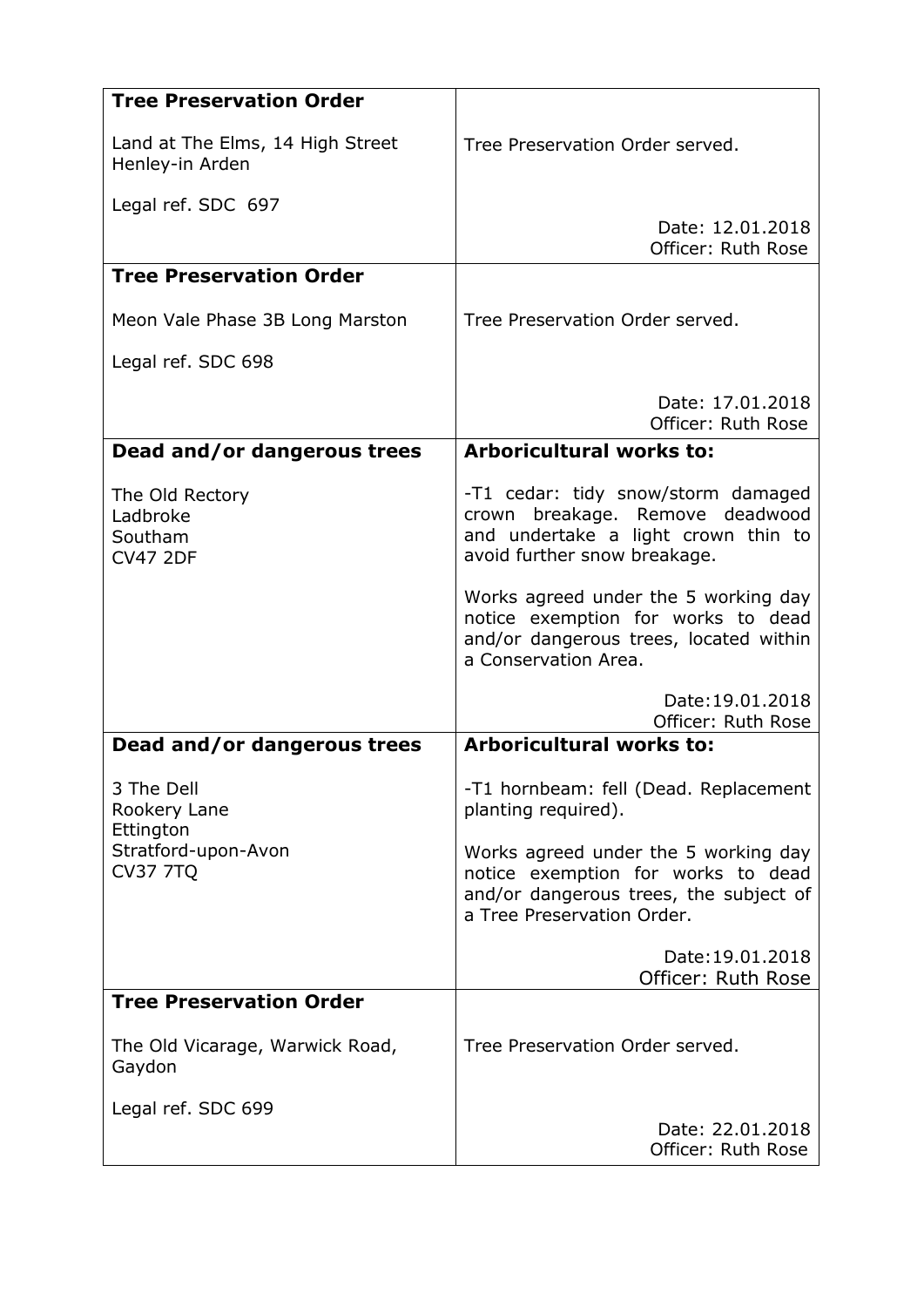| Dead and/or dangerous trees                                                 | <b>Arboricultural works to:</b>                                                                                                                                                                                                                                                                                                       |
|-----------------------------------------------------------------------------|---------------------------------------------------------------------------------------------------------------------------------------------------------------------------------------------------------------------------------------------------------------------------------------------------------------------------------------|
| The Old Vicarage<br>Church Road<br>Claverdon<br>Warwick<br><b>CV35 8PD</b>  | -T1<br>plum:<br>clear<br>and<br>replant<br>(windblown).                                                                                                                                                                                                                                                                               |
|                                                                             | Works agreed under the 5 working day<br>notice exemption for works to dead<br>and/or dangerous trees, located within<br>a Conservation Area.                                                                                                                                                                                          |
|                                                                             | Date: 24.01.2018<br>Officer: Ruth Rose                                                                                                                                                                                                                                                                                                |
| Dead and/or dangerous trees                                                 | <b>Arboricultural works to:</b>                                                                                                                                                                                                                                                                                                       |
| <b>Manor House</b><br>The Green<br>Warmington<br>Banbury<br><b>OX17 1BU</b> | -T1 <i>Liquidamber</i> : Remove failed section<br>of crown resting on the roof of the<br>property. Other remedial works to<br>remaining tree are likely to be required.                                                                                                                                                               |
|                                                                             | Works agreed under the 5 working day<br>notice exemption for works to dead<br>and/or dangerous trees, located within<br>a Conservation Area.                                                                                                                                                                                          |
|                                                                             | Date: 24.01.2018<br>Officer: Ruth Rose                                                                                                                                                                                                                                                                                                |
| Dead and/or dangerous trees                                                 | <b>Arboricultural works to:</b>                                                                                                                                                                                                                                                                                                       |
| Land North and West of<br>Millers Bank<br><b>Broom</b>                      | -T1 native black poplar: fell. (Tree is<br>dead, all but one limb. The felling is<br>subject to replacement planting. The<br>tree is to be replaced by 2 no. native<br>black poplars. Cuttings will be taken<br>from the live growth and grown-on to<br>produce clones of this tree, as it is a<br>rare, female native black poplar). |
|                                                                             | Works agreed under the 5 working day<br>notice exemption for works to dead<br>and/or dangerous trees, located within<br>a Conservation Area.                                                                                                                                                                                          |
|                                                                             | Date: 25.01.2018<br>Officer: Ruth Rose                                                                                                                                                                                                                                                                                                |
| Dead and/or dangerous trees                                                 | <b>Arboricultural works to:</b>                                                                                                                                                                                                                                                                                                       |
| <b>STREET RECORD</b><br>Pratts Farm Road<br>Lighthorne                      | -T1 horse chestnut: Fell. (Subject to<br>replacement planting, as proposed).                                                                                                                                                                                                                                                          |
|                                                                             | Works agreed under the 5 working day<br>notice exemption for works to dead<br>and/or dangerous trees, located within<br>a Conservation Area.                                                                                                                                                                                          |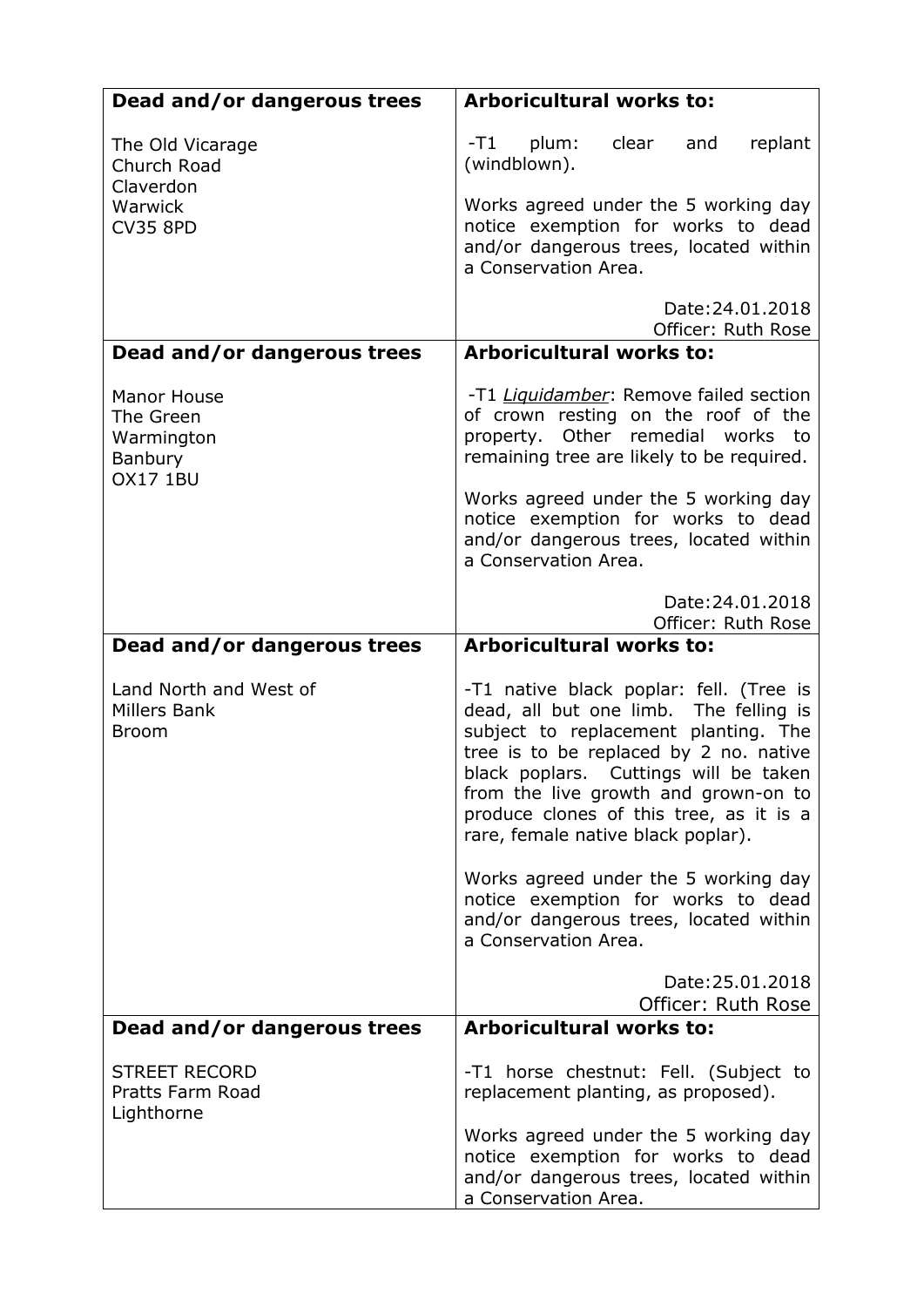|                                                                            | Date: 26.01.2018<br>Officer: Ruth Rose                                                                                                                                                          |
|----------------------------------------------------------------------------|-------------------------------------------------------------------------------------------------------------------------------------------------------------------------------------------------|
| Dead and/or dangerous trees                                                | <b>Arboricultural works to:</b>                                                                                                                                                                 |
| 5 Charlecote<br>Warwick<br><b>CV35 9EW</b>                                 | -T1 oak: Remove cracked-out section of<br>crown and tidy breakage stub.                                                                                                                         |
|                                                                            | Works agreed under the 5 working day<br>notice exemption for works to dead<br>and/or dangerous trees, located within<br>a Conservation Area.                                                    |
|                                                                            | Date: 25.01.2018<br>Officer: Ruth Rose                                                                                                                                                          |
| Dead and/or dangerous trees                                                | <b>Arboricultural works to:</b>                                                                                                                                                                 |
| Ardencote<br><b>Tavern Lane</b>                                            | -T1 Geditsia: fell (Storm damaged,<br>split. No replacement required).                                                                                                                          |
| Shottery<br>Stratford-upon-Avon<br><b>CV37 9HE</b>                         | Works agreed under the 5 working day<br>notice exemption for works to dead<br>and/or dangerous trees, located within<br>a Conservation Area.                                                    |
|                                                                            | Date: 29.01.2018<br>Officer: Ruth Rose                                                                                                                                                          |
| Dead and/or dangerous trees                                                | Arboricultural works to:                                                                                                                                                                        |
| 201 Banbury Road<br>Stratford-upon-Avon<br><b>CV37 7HT</b>                 | -G1, sycamores: prune out squirrel<br>damaged branches, following recent<br>branch failures.                                                                                                    |
|                                                                            | Works agreed under the 5 working day<br>notice exemption for works to dead<br>and/or dangerous trees, located within<br>a Conservation Area.                                                    |
|                                                                            | Date: 31.01.2018<br>Officer: Ruth Rose                                                                                                                                                          |
| Dead and/or dangerous trees                                                | <b>Arboricultural works to:</b>                                                                                                                                                                 |
| Rainbow Farm<br>Barton-on-the-Heath<br>Moreton-in-Marsh<br><b>GL56 0PN</b> | -T1 blue spruce: undertake remedial,<br>target pruning following snow/storm<br>damage to crown.<br>-T2 Holm oak: undertake remedial,<br>target pruning following snow/storm<br>damage to crown. |
|                                                                            | Works agreed under the 5 working day                                                                                                                                                            |